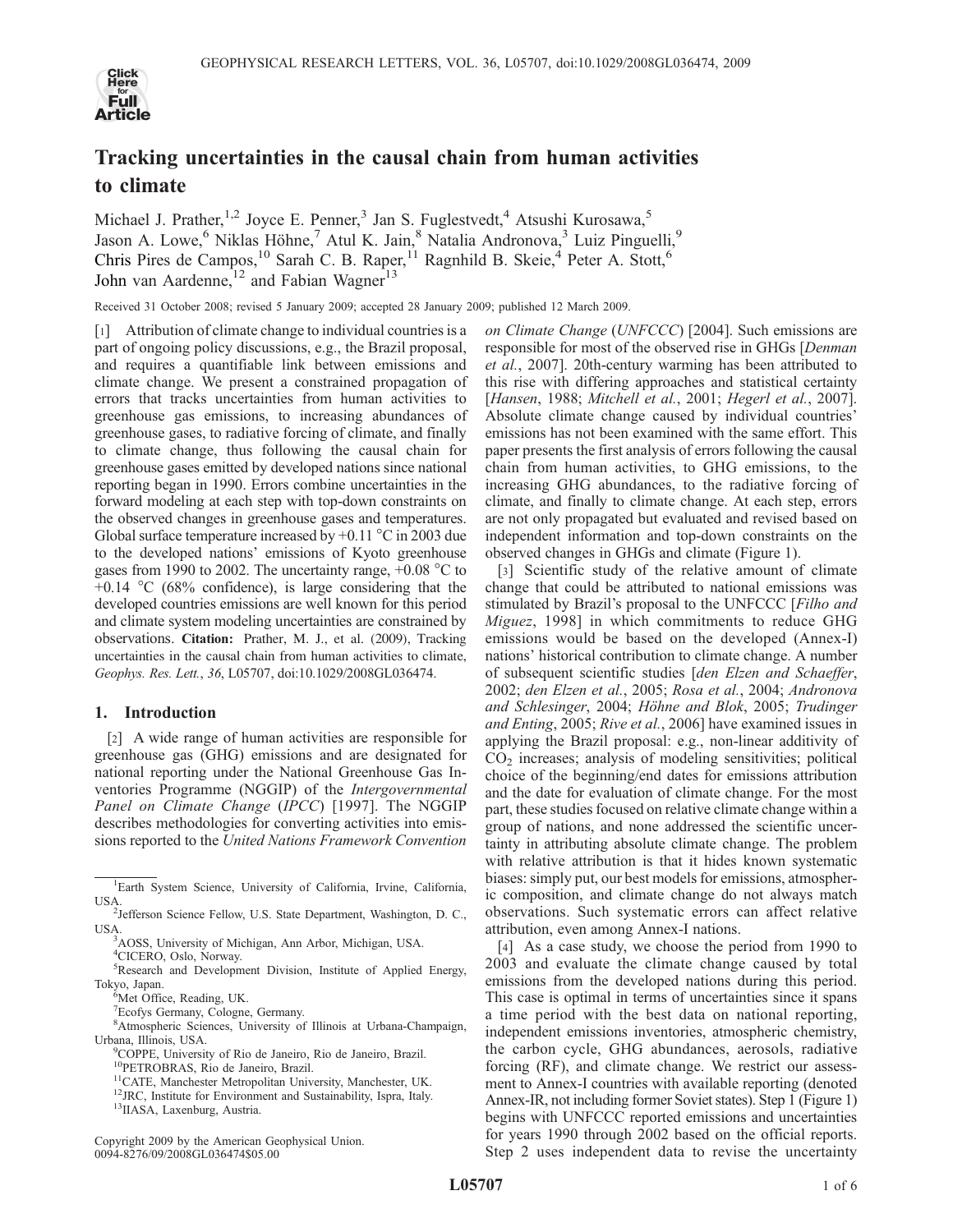

**Figure 1.** Flow path of this analysis.

associated with the reported emissions. Step 3 propagates these emissions with uncertainties into changes in GHG abundances, adding uncertainty derived from the emissionto-abundance models. Step 4 calculates the RF perturbation by Annex-IR, combining uncertainties across the GHGs and in the modeling of RF. Step 5 uses a large set of parametric climate models, spanning uncertainties in climate modeling and the history of RF, to propagate the Annex-IR perturbations of RF into a temperature change. For the period from 1990 to 2003, Annex-IR activities caused a  $0.11 \pm 0.03^{\circ}$ C warming (16%-to-84% confidence range), while worldwide anthropogenic GHG emissions caused a 0.33°C warming.

### 2. Emissions

[5] Total Annex-IR reported emissions of  $CO<sub>2</sub>$ , CH<sub>4</sub>, and N2O vary by only 10% annually over the years 1990 through 2002, but emissions of some fluorinated gases (F-gases) such as HFC-134a,  $CF_4$ , and  $SF_6$  have large, shifting trends (see auxiliary material Tables  $S1-S2$ ).<sup>1</sup> Average total emissions are about  $13,000$  million tons  $CO<sub>2</sub>$ -equivalent per year. Fossil-fuel (FF) is used to describe anthropogenic  $CO<sub>2</sub>$  emissions from mining and combustion of fossil fuels as well as cement manufacture, but not emissions from land-use change and forestry (LUCF). For the period 1990 – 2002, Annex-IR FF  $CO<sub>2</sub>$  emissions are about half of the World's total, but Annex-IR CH<sub>4</sub> and N<sub>2</sub>O emissions are much less than half. Even within Annex-IR, countries show a different mix of GHGs: EU-15 (pre-2004 members) emissions are about 63% of those from the USA for most GHG, but they are notably larger for  $N_2O$  and less negative for LUCF  $CO_2$ . This differing mix of GHG emissions alters the impact of historical emissions on current climate change [den Elzen et al., 2005] and further implies that errors in emissions, atmospheric residence time, or radiative forcing of one GHG can change the relative impact between countries.

[6] Uncertainties in 1990–2002 UNFCCC reported emissions for the big-three GHGs  $(CO_2, CH_4, N_2O)$  are calculated from the probability distributions, either normal or lognormal, for each sector/category based on NGGIP methodologies. Default factors for these uncertainties are given in the Table S3. The probability distribution function (PDF) for total Annex-IR emissions assumes: all countries share a common PDF per category; but uncertainties across sectors or categories are independent. Where possible we represent uncertainty as a PDF. If only a  $\pm$  or 'lower/upper' range is given, it represents the 16%-to-84% range (68%-confidence interval,  $\pm 1$  sigma for a normal distribution).

[7] Annex-IR FF  $CO<sub>2</sub>$  reported emissions have no obvious bias when compared with independent emission inventories from EDGAR [Olivier and Berdowski, 2001; van Aardenne et al., 2001], CDIAC [Marland et al., 2003] and International Energy Agency [2004], yet the overall uncertainty from reporting is very small and does not encompass values from the independent inventories. This is seen clearly for 1995 (Figure S1a) and the time series 1990– 2002 (Figure S2a). Thus, for Step 2 we accept the reported  $FFCO<sub>2</sub>$  emissions but increase the uncertainty to  $\pm 6\%$  (3.11  $\pm$  0.19 GtC/yr averaged over 1990– 2002; Figure 2a).

[8] LUCF  $CO<sub>2</sub>$  emissions are far more difficult to evaluate with independent scientific data. The 1990s mean flux reported from Annex-IR is  $-0.36$  GtC/yr while that derived from land-use change data is  $-0.08$  GtC/yr [Ramankutty and Foley, 1998, 1999]. Calculation of Annex-IR LUCF fluxes with the ISAM carbon-cycle model [Jain and Yang, 2005] using three different land-use change data sets gives annual fluxes varying between  $-0.1$  and  $+0.1$  GtC/yr (Figure S2a). While UNFCCC reporting appears to be biased low, it may reflect NGGIP methods, which limit activities and processes that can be counted as LUCF flux when compared to the inclusive nature of scientific models (e.g., the ISAM model includes the non-NGGIP effects of climate change and  $CO<sub>2</sub>$ fertilization). Without a more thorough evaluation of LUCF reporting to determine possible bias [Ito et al., 2008], we adopt an uncertainty of  $\pm 0.40$  GtC/yr, which brings all estimates within the 16%-to-84% confidence interval. Combining these PDFs, the average  $FF+LUCFCO<sub>2</sub>$  emissions are  $2.75 \pm 0.44$  GtC/yr (Figure 2a).

[9] Average CH4 emissions from Annex-IR reporting are 66 Tg/yr  $\pm$ 13%. Annex-IR emissions from the EDGAR inventory are 17% greater. The EDGAR emissions have high credibility because their global emissions accurately match those derived using an atmospheric chemistry inverse model (see auxiliary material and Figure S2b). Consequently, we believe UNFCCC reported emissions are biased low and choose

<sup>&</sup>lt;sup>1</sup>Auxiliary materials are available in the HTML. doi:10.1029/ 2008GL036474.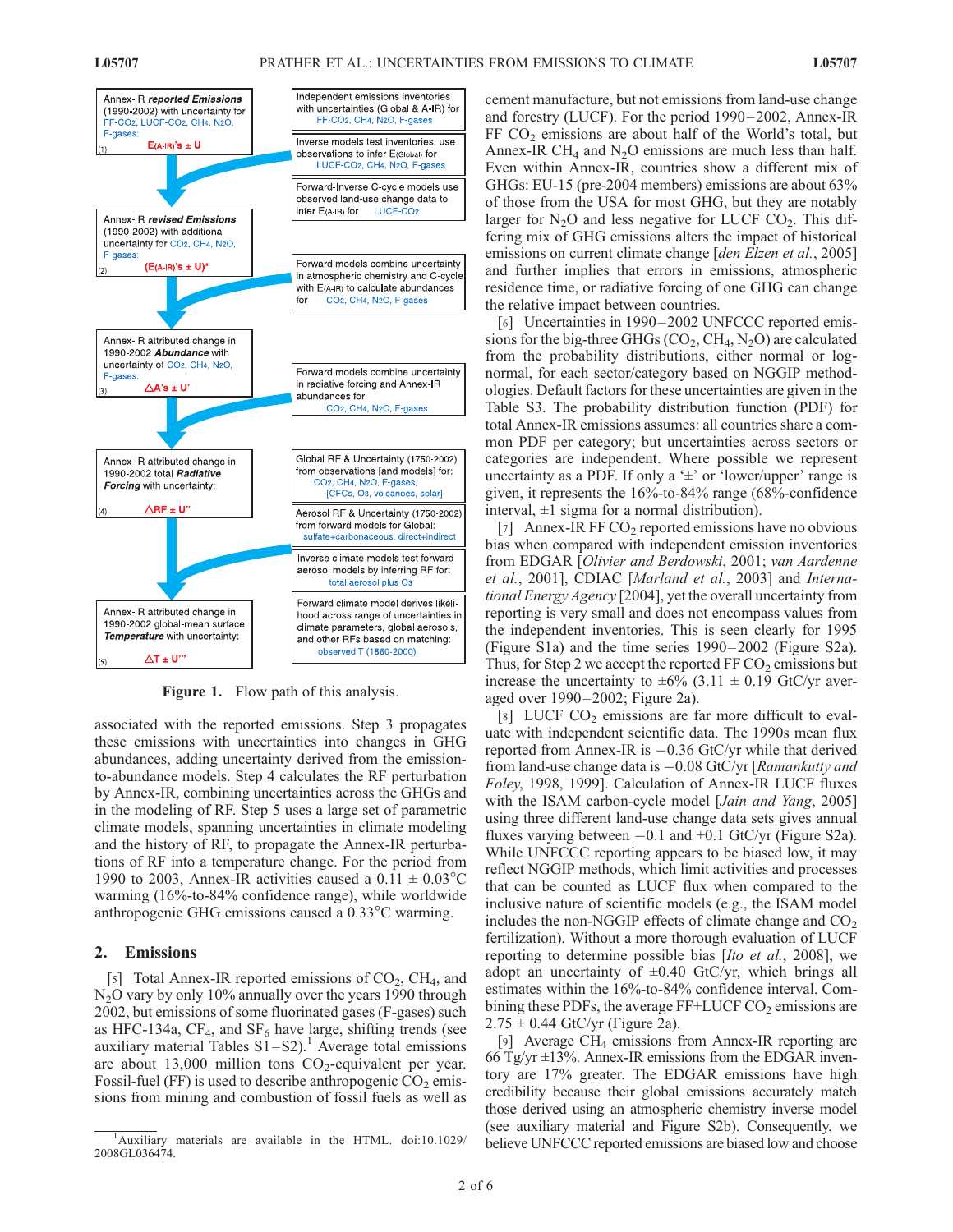

Figure 2. Probability distribution functions (PDFs) derived in this analysis. (a) PDF of Annex-IR  $CO_2$  emissions (1990– 2002) adopted for FF, LUCF and FF + LUCF. LUCF emissions from *Jain and Yang* [2005] have a single value. (b) PDF of Annex-IR CH<sub>4</sub> emissions (1990–2002) showing reported uncertainty, EDGAR best value [van Aardenne et al., 2001], and the final adopted uncertainty. (c) Reduction in atmospheric  $CO<sub>2</sub>$  abundance (ppm) from the observed increase as calculated without Annex-IR emissions, showing the 16%-to-84%-confidence range. (d) PDF of aerosol total RF from two forward models of the aerosol indirect RF and inverse climate modeling. Open circles are median values. (e) Historical (1850–2000) total RF (red) and total aerosol RF (blue) used in this study with 16%-to-84% confidence range (thin bounding lines). (f) PDFs of temperature change (K) from 1990 to 2003 caused by Annex-IR 1990–2002 emissions of N<sub>2</sub>O, CH<sub>4</sub>, and CO<sub>2</sub>. Total includes also the F-gases.

to address this by increasing the uncertainty to  $\pm 25\%$  ("Adopted'' in Figure 2b) to encompass the EDGAR emissions.

[10] Average N<sub>2</sub>O emissions from Annex-IR reporting are 3.1 ( $-1.0$ ,  $+2.1$ ) Tg/yr, where the highly asymmetric uncertainty range follows from the log-normal uncertainties in the NGGIP categories (Figure S1b and Table S3). Annex-IR emissions from the EDGAR inventory are greater, 3.7 Tg/yr, but within the uncertainty range. Confidence in the EDGAR  $N<sub>2</sub>O$  emissions is not as great as for  $CH<sub>4</sub>$  because their global emissions are 40% greater than those from the inverse model (see auxiliary material and Figure S2c). Thus, we find no reason to adjust the reported  $N_2O$  emissions.

#### 3. Atmospheric Composition

[11] The incremental change in atmospheric abundance attributable to Annex-IR (Step 3) is calculated with the emission PDFs (Step 2) using forward models that include uncertainties in atmospheric chemistry or carbon cycle. For  $CO<sub>2</sub>$ , the emission PDF is combined with three parametric

variants of the ISAM model [Cao and Jain, 2005] chosen to represent model uncertainty (16% – 50% – 84% range). These variants reproduce the observed  $CO<sub>2</sub>$  abundances and include uncertainty in natural sources. Cessation of Annex-IR emissions in 1990 drops atmospheric CO<sub>2</sub> by 12.4  $\pm$  2.4 ppm (micromoles per mole) by January 2003 (Figure 2c). Forward modeling of CH<sub>4</sub> abundances adopts a  $\pm 18\%$  uncertainty in atmospheric lifetime and chemical feedbacks that determine the response time. The reduction in  $CH<sub>4</sub>$  from cessation of Annex-IR emissions reaches  $180 \pm 49$  ppb (nanomoles per mole) by January 2003. The reduction in  $N<sub>2</sub>O$  reaches 5.0  $(-1.4, +4.3)$  ppb. The abundance reductions in  $CO<sub>2</sub>$  and CH<sub>4</sub> depend on the schedule of emission reductions, even within the 12-year period here; whereas those in  $N_2O$  are insensitive because of its longer lifetime.

## 4. Radiative Forcing

[12] The Annex-IR change in radiative forcing  $(\Delta RF,$ Step 4) combines the PDFs for all the GHG changes from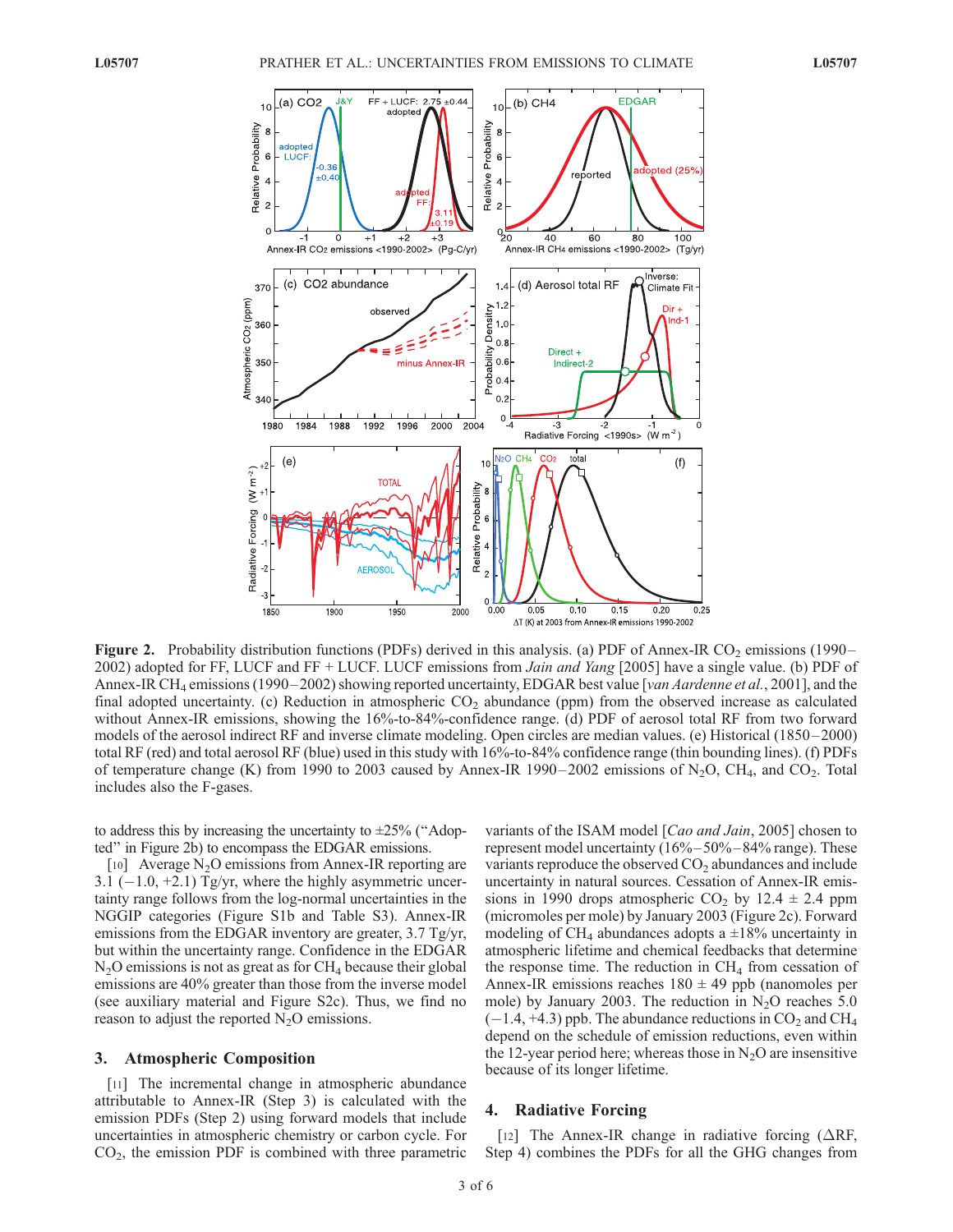1990 through 2002 with an uncorrelated  $\pm 7\%$  one-sigma uncertainty in converting from abundance to RF [Forster *et al.*, 2007]. By January 2003 the  $\triangle$ RF from all Annex-IR GHGs is  $0.30 \pm 0.05$  W m<sup>-2</sup> (Figure S3).

[13] As part of Step 5 – the climate modeling of Annex-IR temperature change ( $\Delta T$ ) from  $\Delta RF$  – we must define the total, natural-plus-anthropogenic RF from 1850 to 2002. The abundances of the well mixed GHGs  $(CO_2, CH_4, N_2O)$ , F-gases, and chlorofluorocarbons) over the last few centuries are well known, and after converting to RF [Ramaswamy *et al.*, 2001] the overall uncertainty is less than  $\pm 10\%$  (i.e., +2.5 W m<sup>-2</sup> in 2002). The RF from stratospheric O<sub>3</sub> depletion (-0.15 W m<sup>-2</sup> in 2002,  $\pm 67\%$ ) scales with stratospheric chlorine levels, and that from increasing tropospheric  $O_3$  (+0.38 W m<sup>-2</sup> in 2002,  $\pm$ 47%) is based on atmospheric chemistry modeling. The largest uncertainty in total RF lies with aerosols, specifically their RF history and the aerosol indirect effect on clouds [Penner et al., 2001; Forster et al., 2007]. Two alternate forward-model estimates of the aerosol indirect RF are derived here, averaged, and merged with the direct aerosol RF into a total aerosol RF for the 1990s (see Figure S4), which is then scaled with emission activity indices from 1850 to 2002.

[14] Given the importance of the aerosol indirect RF, we add an independent approach based on top-down climate modeling [Stott et al., 2006; Hegerl et al., 2007]. This inverse model uses the observed climate record and the known RF (from natural forcings plus well mixed GHGs) to derive a PDF for the ''missing'' RF, presumably the sum of aerosols and ozone. Subtracting the ozone RF gives the inverse-model aerosol total RF for the 1990s (Figure 2d). The PDFs and median values (denoted by open circles for all lines) for the two forward models and one inverse model are remarkably consistent, justifying our use of the average forward-model RFs in the Step 5.

[15] The RF histories from 1850 to 2000 for both total RF and aerosol RF, along with their 16%-to-84%-confidence ranges, are shown in Figure 2e. Volcanoes show sharp cooling spikes; aerosol cooling peaked around 1980; and there has been a clear and steady rise in total RF since 1970. The full PDF of total RF is asymmetric and calculated from the PDFs of GHGs and aerosols. Individual RF components over the first- and second-halves of 20th century (Figure S5) show the increasing importance of volcanic cooling over the century as well as the rise in GHGs. With the instantaneous RF chart as in IPCC, it is not obvious that from 1950 to 2000 volcanoes have had an equal but opposite impact to that of  $CH_4$ .

## 5. Climate Change

[16] The climate change  $(\Delta T)$  attributable to Annex-IR emissions (Step 5) is computed using the MAGICC simple climate model [Wigley and Raper, 2001]. Different RF efficacies [Forster et al., 2007, Figure 2.19] are not included. Uncertainty is represented with a set of different parametric versions of the model: 9 equally likely values each for climate sensitivity; 9 for ocean diffusivity; and 7 for historical RF (Figure 2e). Each of these 567 models is assigned a likelihood based on the top-down constraint of how well it matches the observed temperature rise. This set of models is used to calculate the PDF for Annex-IR  $\Delta T$  using 7 equally likely scenarios for  $\triangle$ RF based on the PDF derived here (Figure S3). This simple climate model has no internal variability, although naturally forced decadal variability (e.g., volcanoes) is included via the RF history. The post-1990 Annex-IR  $\triangle$ RF is calculated as a perturbation to a fixed, single-climate history, and thus the attributed  $\Delta T$  does not exhibit internal climate variability. In addition to  $\Delta T$  derived from the total  $\Delta RF$ (F-gases included as  $2\%$  of that of  $CO<sub>2</sub>$ ), this process was repeated with individual components to produce PDFs of  $\Delta$ T's for CO<sub>2</sub>, CH<sub>4</sub>, and N<sub>2</sub>O (Figure 2f).

[17] The median value of Annex-IR  $\Delta T$  in January 2003 is calculated to be  $+0.106^{\circ}$ C with a slightly asymmetric 16%to-84% confidence interval from  $+0.077^{\circ}$ C to  $+0.140^{\circ}$ C. This final uncertainty range  $(-27\%, +32\%)$  is almost twice that of the  $\triangle$ RF from which it is generated ( $\pm$ 17%), confirming that climate modeling is the largest single uncertainty. Because of the constraint placed by the historical temperature record, uncertainty on this transient warming is less than that for an equivalent equilibrium warming [Frame et al., 2006]. The asymmetric PDF, with a longer tail at high  $\Delta T$ , comes from climate models favoring large climate sensitivities.

## 6. Discussion

[18] In this paper, we derive and propagate the sources of uncertainty in attributing climate change to emissions activity from the developed countries by combining forward and inverse models (Figure 1). Specifically, we calculate the 1990– 2002 temperature change  $(\Delta T)$  attributable to Annex-IR that is consistent with the observed climate system, including atmospheric composition and climate feedbacks:  $+0.11 \pm$  $0.03^{\circ}$ C. We expect this level of uncertainty is typical over decadal time scales and will increase over multi-decadal scales when long-term feedbacks increase uncertainty [Meehl et al., 2007, Figure 10.28]. Inclusion of internal variability or RF efficacy ranges in the model would somewhat increase this uncertainty. Gregory and Forster [2008] study the transient climate response (TCR), attributing total  $\Delta T$  to total  $\Delta$ RF using a range of models with internal variability, and calculate an uncertainty in this mapping of about  $\pm 27\%$  (68%) confidence), similar to ours. Following their analysis of TCR for increasing  $\Delta$ RF, our estimated Climate Resistance is 2.8 W m<sup>-2</sup>  $\text{K}^{-1}$  at the upper end of their 90%-confidence range for models and observations.

[19] The observed  $\Delta T$  includes other factors: the rest of the world's GHG emissions, aerosol forcing, non-Kyoto GHG like  $O_3$ , volcanic cooling from Mt. Pinatubo, and internal climate variability. Using a linear fit over a longer period of observations, such as  $1981-2003$ , we can average over some of this variability and derive an observed  $\Delta T$  of +0.24  $\pm$  $0.05^{\circ}$ C for the period 1990–2002. Much of this change is caused by non-Annex-IR emissions during this period, global GHG emissions prior to 1990, and cooling by aerosols. If global anthropogenic emissions of Kyoto GHGs were cut in 1990, then reductions in  $CO<sub>2</sub>$ , CH<sub>4</sub> and N<sub>2</sub>O by January 2003 would be about 28 ppm, 650 ppb, and 17 ppb, respectively. This all-countries attributable temperature change is  $+0.33^{\circ}$ C (calculated with the PDF ensemble of probabilistic climate models but with only the central estimate for global  $\Delta RF$ from Kyoto gases since an uncertainty analysis parallel to that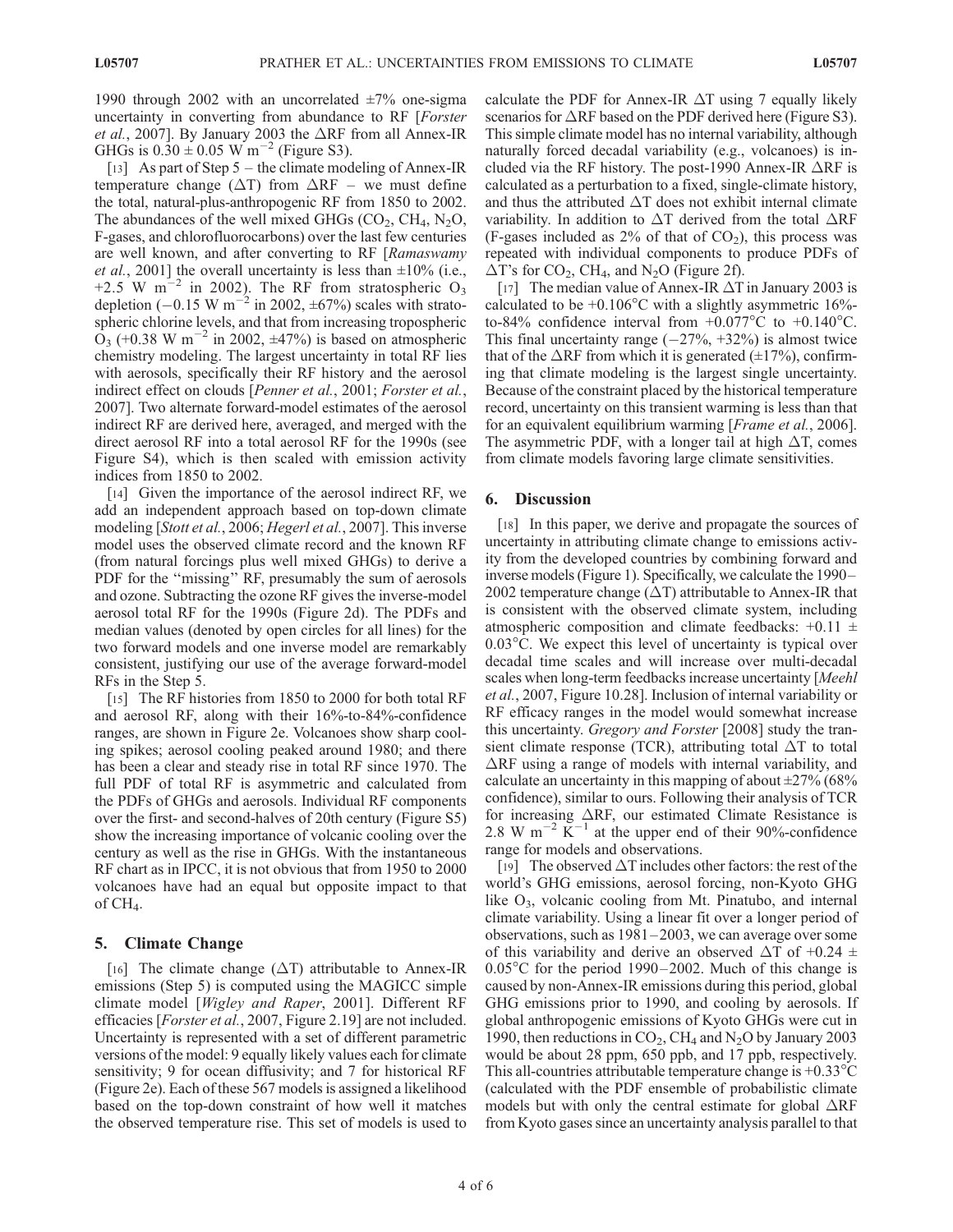of Annex-IR was not possible). Likewise, we calculate that anthropogenic aerosols have caused a cooling of  $-0.73^{\circ}$ C over this period, but this effect is short-lived. These results are consistent with observations if worldwide emissions of GHG prior to 1990 caused about  $+0.6^{\circ}$ C warming over 1990 – 2002 (see Table S4).

[20] Relative attributable warming is the essence of the Brazil proposal. For the ratio  $\Delta T_{A-IR}/\Delta T_{All} = 0.11^{\circ}C/0$ . 33°C, the uncertainty in calculating  $\Delta T$  from  $\Delta RF$  would cancel if the two histories of  $\Delta$ RF were proportional and contained the same ratio of GHGs. Since the mix of GHG emissions from non Annex-IR favors  $CH_4$  and N<sub>2</sub>O and is increasing more rapidly than that of Annex-IR, a more thorough, combined uncertainty analysis would propagate errors in GHG abundances from pre-1990 emissions as well as post-1990 emissions from non Annex-IR with constraints from the observed abundances. Given that our test case is for the restricted period 1990–2002 and that the  $\Delta$ RF uncertainty encompasses the different mix of GHGs, we estimate uncertainty in the ratio  $\Delta T_{A-IR}/\Delta T_{All} = 1/3$  to be  $\pm 17\%$  (i.e., the uncertainty in  $\Delta T$  modeling is correlated and cancels but that in  $\Delta$ RF remains). This relative uncertainty would increase if the period of emissions is extended backward to 1900 or the evaluation time is extended to 2100 since climate modeling uncertainties, e.g., early vs. late  $\Delta RF$ , would no longer cancel.

[21] **Acknowledgments.** UNFCCC requested evaluation of the Brazil proposal at first through a series of expert meetings and subsequently by requests from SBSTA for updates from the scientific community that were taken up by the ad hoc group MATCH (www.match-info.net) and reported to COP-13 at Bali. The governments of the U.K., Norway, and Germany supported participation of developing country scientists. JF received support from the Research Council of Norway and The Norwegian Ministry of Environment. JEP and MJP received support from NASA MAP program; and AKJ from NSF.

#### References

- Andronova, N., and M. E. Schlesinger (2004), Importance of sulfate aerosol in evaluating the relative contributions of regional emissions to the historical global temperature change, Mitigation Adaptation Strategies Global Change, 9, 383-390.
- Cao, L., and A. Jain (2005), An Earth system model of intermediate complexity: Simulation of the role of ocean mixing parameterizations and climate change in estimated uptake for natural and bomb radiocarbon and anthropogenic  $CO<sub>2</sub>$ , J. Geophys. Res., 110, C09002, doi:10.1029/ 2005JC002919.
- den Elzen, M. G. J., and M. Schaeffer (2002), Responsibility for past and future global warming: Uncertainties in attributing anthropogenic climate change, Clim. Change, 54, 29-73.
- den Elzen, M. G. J., et al. (2005), Analysing countries' contribution to climate change: Scientific and policy-related choices, Environ. Sci. Policy,  $8, 614 - 636$ .
- Denman, K. L., et al. (2007), Couplings between changes in the climate system and biogeochemistry, in Climate Change 2007: The Physical Science Basis, Working Group I Contribution to the Fourth Assessment Report of the IPCC, edited by S. Solomon, D. Qin, and M. Manning, chap. 7, pp. 499 – 587, Cambridge, Univ. Press, Cambridge, U. K.
- Filho, M. L. G., and M. Miguez (1998), Technical note on the time dependent relationship between emissions of greenhouse gases and climate change, UNFCCC/AGBM/1997/MISC.1/Add.3 GE.97, Minist. of Sci. and Technol., Brasilia, Brazil.
- Forster, P., et al. (2007), Changes in atmospheric constituents and in radiative forcing, in Climate Change 2007: The Physical Science Basis: working Group I Contribution to the Fourth Assessment Report of the IPCC, edited by Solomon et al., chap. 2, pp. 129-234, Cambridge Univ. Press, Cambridge, U. K.
- Frame, D. J., D. A. Stone, P. A. Stott, and M. R. Allen (2006), Alternatives to stabilization scenarios, Geophys. Res. Lett., 33, L14707, doi:10.1029/ 2006GL025801.
- Gregory, J. M., and P. M. Forster (2008), Transient climate response estimated from radiative forcing and observed temperature change, J. Geophys. Res., 113, D23105, doi:10.1029/2008JD010405.
- Hansen, J. E. (1988), The greenhouse effect: Impacts on current global temperature and regional heat waves, testimony to U.S. Senate Committee on Energy and Natural Resources, 100th Congress, 2nd Session, June 23, 1988.
- Hegerl, G. C., et al. (2007), Understanding and attributing climate change, in Climate Change 2007: The Physical Science Basis: working Group I Contribution to the Fourth Assessment Report of the IPCC, edited by S. Solomon, D. Qin, and M. Manning, chap. 9, pp. 663 – 745, Cambridge Univ. Press, Cambridge, U. K.
- Höhne, N., and K. Blok (2005), Calculating historical contributions to climate change: Discussing the Brazilian proposal, Clim. Change, 71,  $141 - 173$
- Intergovernmental Panel on Climate Change (1997), Revised 1996 IPCC Guidelines for National Greenhouse Gas Inventories, edited by J. T. Houghton et al., Cambridge Univ. Press, Cambridge, U. K.
- International Energy Agency (2004), CO<sub>2</sub> Emissions From Fuel Combustion, Org. of Econ. Coop. and Dev., Paris.
- Ito, A., et al. (2008), Can we reconcile differences in estimates of carbon fluxes from land-use change and forestry for the 1990s?, Atmos. Chem. Phys., 8, 3291-3310.
- Jain, A. K., and X. Yang (2005), Modeling the effects of two different land cover change data sets on the carbon stocks of plants and soils in concert with CO<sub>2</sub> and climate change, Global Biogeochem. Cycles, 19, GB2015, doi:10.1029/2004GB002349.
- Marland, G., et al. (2003), Global  $CO<sub>2</sub>$  emissions from fossil-fuel burning, cement manufacture, and gas flaring: 1751 – 2000, Carbon Dioxide Inf. Anal. Cent., Oak Ridge Natl. Lab., Oak Ridge, Tenn.
- Meehl, G. A., et al. (2007), Global climate projections, in Climate Change 2007: The Physical Science Basis: working Group I Contribution to the Fourth Assessment Report of the IPCC, edited by S. Solomon, D. Qin, and M. Manning, chap. 10, pp. 747 – 845, Cambridge Univ. Press, Cambridge, U. K.
- Mitchell, J. F. B., et al. (2001), Detection of climate change and attribution of causes, in Climate Change 2001: The Scientific Basis: Contribution fo Working Group I to the Third Assessment Report of the Intergovernmental Panel on Climate Change, edited by J. T. Houghton et al., pp. 569-572, Cambridge Univ. Press, Cambridge, U. K.
- Olivier, J. G. J., and J. J. M. Berdowski (2001), Global emissions sources and sinks, in The Climate System, edited by J. Berdowski, R. Guicherit, and B. J. Heij, pp. 33-78, A. A. Balkema, Lisse, Netherlands.
- Penner, J. E., et al. (2001), Aerosols, their direct and indirect effects, in Climate Change 2001: The Scientific Basis: Contribution of Working Group I to the Third Assessment Report of the Intergovernmental Panel on Climate Change, edited by J. T. Houghton et al., chap. 5, pp. 289-348, Cambridge Univ. Press, Cambridge, U. K.
- Ramankutty, N., and J. A. Foley (1998), Characterizing patterns of global land use: An analysis of global croplands data, Global Biogeochem. Cycles, 12, 667-685.
- Ramankutty, N., and J. A. Foley (1999), Estimating historical changes in global land cover: Croplands from 1700 to 1992, Global Biogeochem. Cycles, 13, 997-1027.
- Ramaswamy, V., et al. (2001), Radiative forcing of climate change, in Climate Change 2001: The Scientific Basis: Contribution of Working Group I to the Third Assessment Report of the Intergovernmental Panel on Climate Change, edited by J. T. Houghton, chap. 6, pp. 349-416, Cambridge Univ. Press, Cambridge, U. K.
- Rive, N., A. Torvanger, and J. Fuglestvedt (2006), Climate agreements based on responsibility for global warming: Periodic updating, policy choices, and regional costs, Global Environ. Change, 16, 182-194.
- Rosa, L. P., S. K. Ribeiro, M. S. Muylaert, and C. P. de Campos (2004), Comments on the Brazilian proposal and contributions to global temperature increase with different climate responses:  $CO<sub>2</sub>$  emissions due to fossil fuels,  $CO<sub>2</sub>$  emissions due to land use change, *Energy Policy*, 32, 1499 – 1510.
- Stott, P. A., et al. (2006), Observational constraints on past attributable warming and predictions of future, J. Clim., 19, 3055-3069.
- Trudinger, C. M., and I. G. Enting (2005), Comparison of formalisms for attributing responsibility for climate change: Non-linearities in the Brazilian proposal, Clim. Change, 68, 67-99.
- United Nations Framework Convention on Climate Change (UNFCCC) (2004), National greenhouse gas inventory data from Annex I Parties for 1990 to 2002, Rep. FCCC/WEB/2004/3, Bonn, Germany.
- van Aardenne, J. A., F. J. Dentener, J. G. J. Olivier, C. G. M. K. Goldewijk, and J. Lelieveld (2001), A  $1^{\circ} \times 1^{\circ}$  resolution data set of historical anthropogenic trace gas emissions for the period 1890-1990, Global Biogeochem. Cycles, 15, 909 – 928.